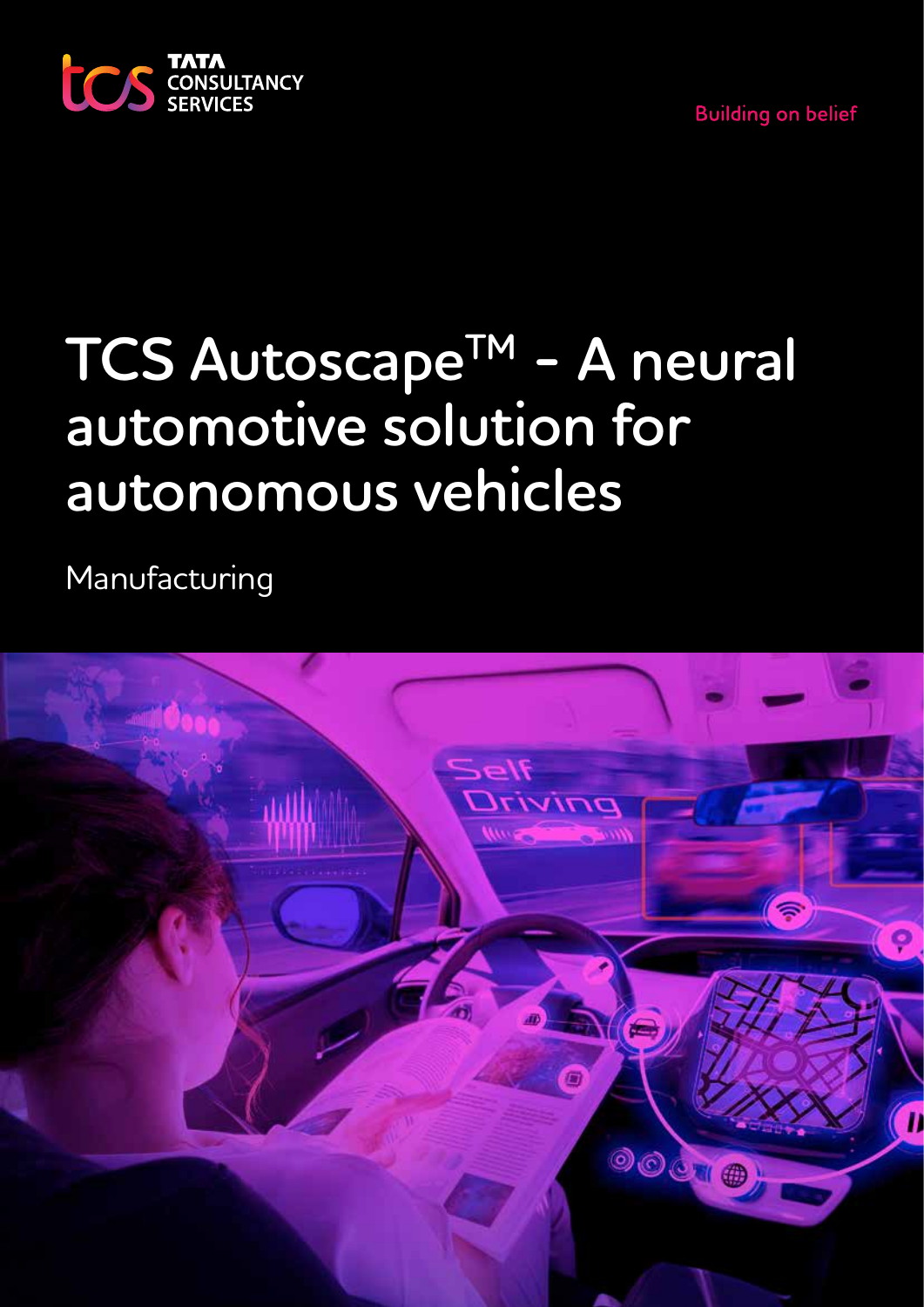In their endeavor to shape the future of mobility, global car manufacturers are racing to develop SAE Level 5 autonomous vehicles (AV). To develop fully autonomous vehicles, manufacturers have to efficiently manage myriad technology and business challenges. Among these are collecting and analyzing petabyte-scale driving data. Technology teams then use the data to develop and deploy algorithms to guide AVs in the real world.

Facilitating the development of AVs is the TCS Autoscape<sup>TM</sup> - Autonomous vehicle solutions suite which uses leading-edge technologies such as artificial intelligence (AI) and machine learning (ML) to transform the car into an agile, customer-centric product, and improve the productivity and quality of vehicle data management services. Our proprietary Machine First Delivery Model™ (MFDM) helps our customers build complete AVs by accelerating time-to-market and optimizing capital expenditure.

### 'erview

To make L5 AVs a reality, manufacturers must harness the right data. To achieve this, engineering and IT teams need to:

- Seamlessly collect and manage petabyte-scale autonomous driving data from in-vehicle recorders.
- Search, analyze, and interpret petabyte-scale data collected from autonomous vehicles across multiple test locations.
- Optimize the lifecycle management of AV data and ensure secure access to globally distributed teams.
- Curate perception data from sensors such as cameras, lidars, and radars and generate training dataset at scale.
- Ensure robust verification and validation of AV algorithms to ensure passenger safety.
- Securely deploy software updates to AVs in near real time

TCS Autoscape™ - Autonomous vehicle solutions leverage Business 4.0™ pillars (intelligent, agile, automated, and on the cloud) to offer end-to-end capabilities across vehicle engineering, algorithm development, application lifecycle and data management, and vehicle validation. With in-depth manufacturing experience and an extensive partner ecosystem, TCS is well-positioned to cater to bespoke customer needs in the AV space and drastically accelerate time-to-market.



*Figure 1: TCS AutoscapeTM – Autonomous vehicle solutions*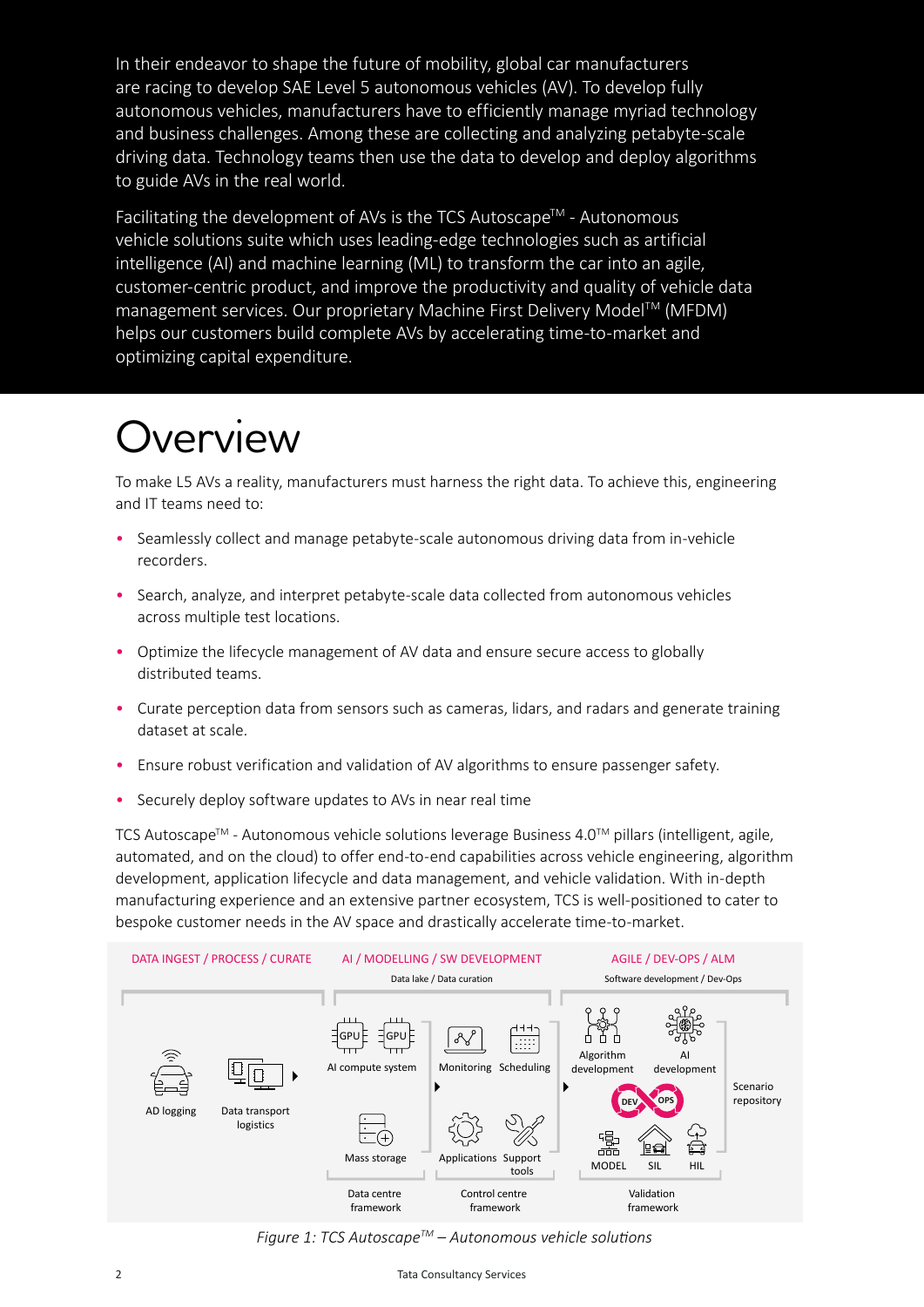## Our solution

TCS Autoscape™ Autonomous vehicle solutions comprise of the following:

- TCS AV data services: Comprehensive compute infrastructure architecture, data management solution, AI workbench, and toolkits to manage AV Data and accelerate AV development.
- TCS Data Annotation Studio: Data curation solution with costeffective workflow orchestration, model management, and best-in-class AI tools.
- TCS Smart Validation: A simulation-led validation platform that is coverage driven and enables AI enhanced test case and scenario generation, and true edge case identification. The solution accelerates time to market, significantly reduces cost, and enhances the validation process.
- Application Lifecycle Management (ALM): An ALM solution underpinned by TCS' ALM methodology, solutions, and industry-leading partner ALM solutions.

### Benefits

TCS Autoscape™ enables customers to achieve the following benefits:

- Total cost of operations: Reduce the total cost of operations through effective utilization and optimization of cloud infrastructure and resources.
- AV industry expertise: Leverage TCS' deep expertise in the AV industry with simulation techniques, AI and ML models, and agile execution to robustly test AV algorithms.
- Cost capital: Reduce capex and opex for autonomous components and feature development.
- Time to market: Enable faster turnaround time on curated data for effective algorithm and model building, and improved productivity.
- Agile deployment: Focus on DevOps deployment using TCS' solution accelerators and expertise in cloud computing infrastructure.
- One stop shop: Ensure end-to-end capability across the vehicle development lifecycle.
- Vehicle simulation testing: Simulation-led and coverage-driven framework at scale to ensure thoroughness in validation testing.
- Data management: Catalog optimized solutions for robust data management and curation.